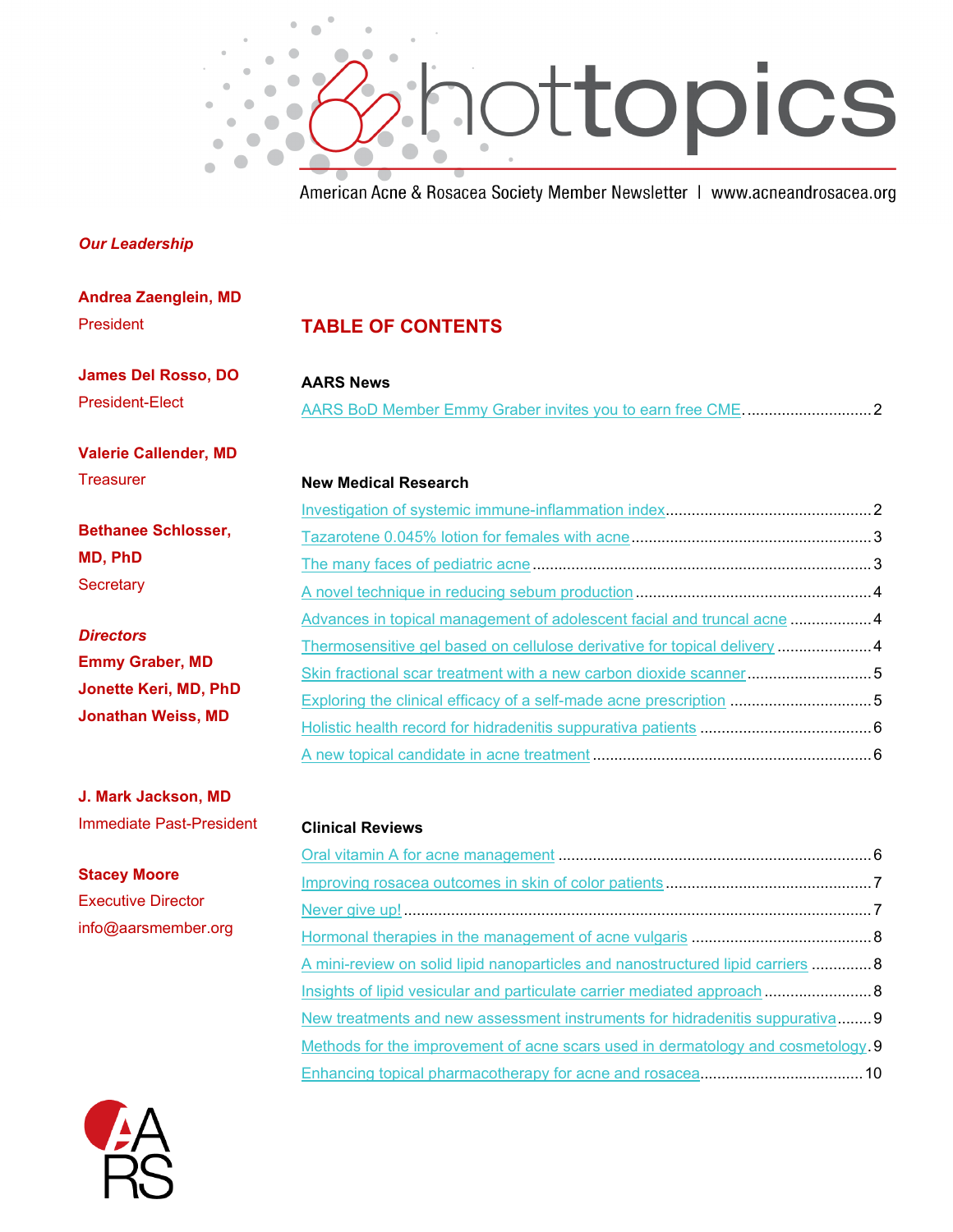## **AARS News**

<span id="page-1-0"></span>**AARS BoD Member Emmy Graber invites you to earn free CME!** AARS Members are invited to attend two free CME meetings on acne, rosacea and acne scarring. For more information and to register for the in-person event in Aspen, Colorado on Friday, June 24, 2022 visit [www.cosmeticbootcamp.com,](http://www.cosmeticbootcamp.com/) registration for the symposium is part of the Cosmetic Bootcamp registration process. The Annual Virtual ARM Meeting will take place on Tuesday, October 18, 2022, please visit<https://armmeeting.com/> for further information including registration.



# **New Medical Research**

<span id="page-1-1"></span>**Investigation of systemic immune-inflammation index and systemic inflammation response index as an indicator of the anti-inflammatuary effect of isotretinoin in patients with acne vulgaris.** Cosansu NC, Yuksekal G, Turan U, et al. Cutan Ocul Toxicol. 2022 Jun 5;1-5. doi: 10.1080/15569527.2022.2081700. Online ahead of print. <https://pubmed.ncbi.nlm.nih.gov/35658795/>

Purpose: Oral isotretinoin (ISO) can effect markers of inflammation in patients with acne vulgaris. Systemic immuneinflammation index (SII) and systemic inflammation response index (SIRI) were described as novel inflammatory and prognostic biomarkers. The present study aimed to evaluate the effectiveness of SII, SIRI, and other inflammatory markers in patients with acne vulgaris who receive isotretinoin therapy. Methods: One hundred fifty-six patients with moderate-to-severe acne vulgaris who received at least 3 months of ISO treatment (0.5-1 mg/kg/day) and 100 healthy individuals were enrolled in the study. The medical records and laboratory findings of the participants were reviewed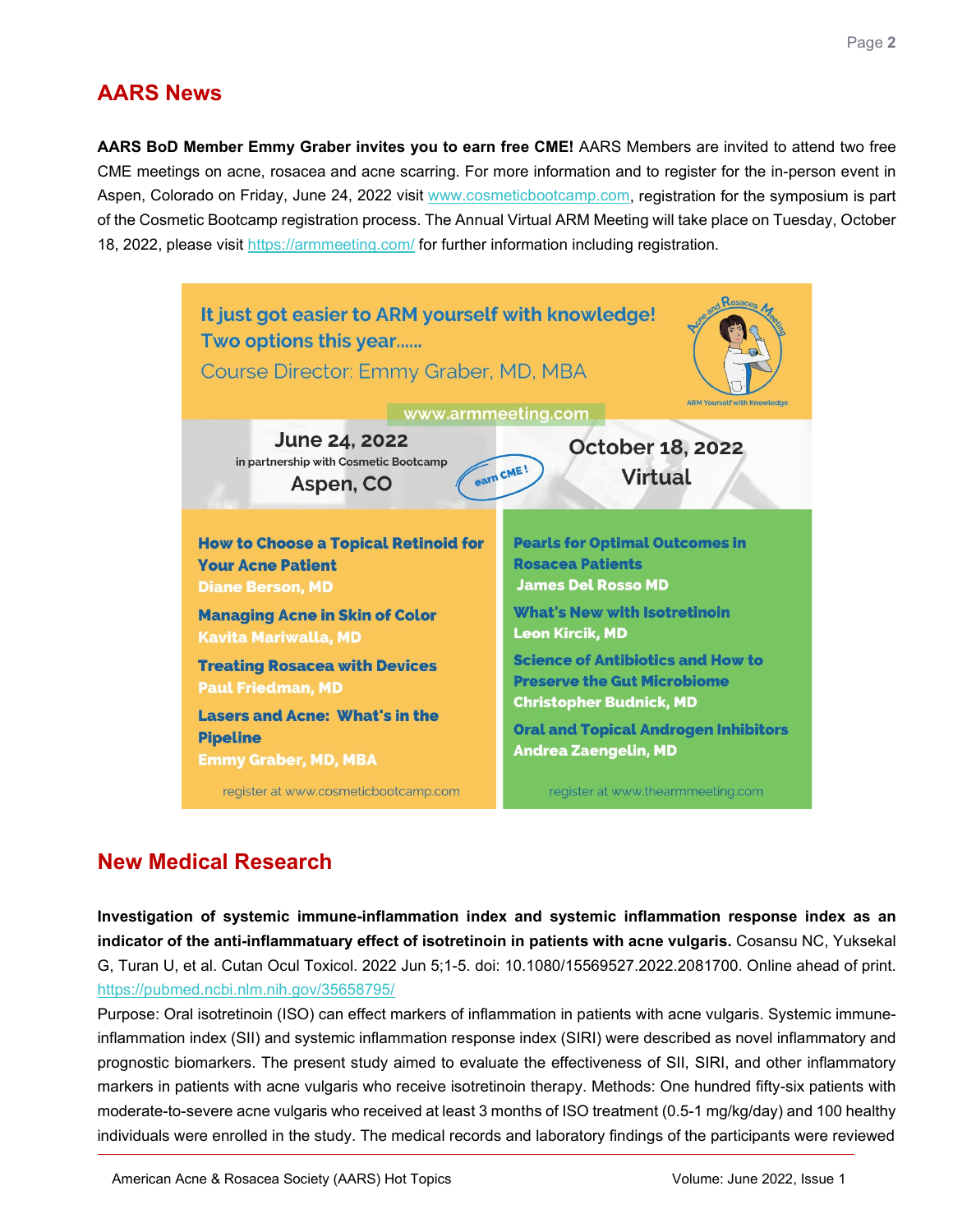retrospectively. Pre-treatment and post-treatment neutrophil, lymphocyte, monocyte, and platelet counts, neutrophil to lymphocyte ratio (NLR), platelet to lymphocyte ratio (PLR), monocyte-lymphocyte ratio (MLR), SII, SIRI, total cholesterol, LDL cholesterol, triglyceride, HDL cholesterol, aspartate aminotransferase (AST), and alanine aminotransferase (ALT) were analyzed. Results: Before ISO treatment, patients with moderate-to-severe acne vulgaris had significantly higher platelet counts than healthy controls (p = 0.003). Serum total cholesterol, LDL, triglyceride, AST, and ALT increased significantly after isotretinoin treatment in patients with acne vulgaris (p < 0.001,  $p < 0.001$ ,  $p < 0.001$ ,  $p < 0.001$ ,  $p = 0.029$ , respectively). In the follow-up of patients using ISO, a significant increase was found in platelet levels (p < 0.001). However, neutrophil, NLR, SII, and SIRI were found significantly decrease after ISO treatment ( $p = 0.047$ ,  $p = 0.038$ ,  $p = 0.003$ ,  $p = 0.001$ ; respectively). Lymphocyte, monocyte, PLR, and MLR did not show any significant change after ISO treatment. Conclusion: SII and SIRI are better parameters as an indicator of the anti-inflammatory effect of isotretinoin than other inflammatory markers.

### <span id="page-2-0"></span>**Tazarotene 0.045% lotion for females with acne: Analysis of two adult age groups.** Stein Gold L, Kircik L, Baldwin H, et al. J Drugs Dermatol. 2022 Jun 1;21(6):587-595. doi: 10.36849/JDD.6876. <https://pubmed.ncbi.nlm.nih.gov/35674760/>

Background: Females aged ≥25 years may have acne with different etiology, presentation, burden, and treatment response than females 18-24 years. This post hoc analysis investigated efficacy and safety of tazarotene 0.045% lotion in females ≥18 years or ≥25 years of age. Methods: In two phase 3 double-blind studies, participants 9 years of age and older with moderate-to-severe acne were randomized (1:1) to once-daily tazarotene 0.045% lotion or vehicle lotion for 12 weeks. Pooled data were analyzed for females aged ≥18 years (n=744) or ≥25 years (n=335). Assessments included inflammatory/noninflammatory lesion counts, treatment success (&qe:2-grade reduction from baseline in Evaluator's Global Severity Score and score of 0 [clear] or 1 [almost clear]), Acne-Specific Quality of Life (Acne-QoL) questionnaire, treatment-emergent adverse events (TEAEs) and cutaneous safety/tolerability. Results: At week 12, tazarotene-treated females in both age groups had greater reductions from baseline versus vehicle in inflammatory ≥18 years: 60.6% vs 53.7% [P<0.01≥25 years: 60.9% vs 57.3% [P>0.05]) and noninflammatory lesions (59.0% vs 48.4% and 61.1% vs 48.8%; P<0.01, both). Rates of treatment success were greater with tazarotene versus vehicle; this difference was significant for females ≥18 years. Acne-QoL improvements were similar across age groups and generally greater with tazarotene than vehicle. TEAEs were mostly mild to moderate in severity. No age-related trends for safety or tolerability were observed. Conclusions: Tazarotene 0.045% lotion demonstrated comparable efficacy, improvement in quality of life, and safety in adult females aged ≥18 or ≥25 years with moderate-to-severe acne. This cosmetically elegant lotion is a well-studied and important treatment option for all patients, particularly adult females.

#### [Download Reference Document](https://files.constantcontact.com/c2fa20d1101/4d3af1a2-2c0c-4ccd-a96b-4fbd400d2335.pdf?rdr=true)

<span id="page-2-1"></span>**The many faces of pediatric acne: How to tailor nonprescription acne treatment and skincare using cleansers and moisturizers.** Schachner L, Andriessen A, Benjamin L, et al. J Drugs Dermatol. 2022 Jun 1;21(6):602-612. doi: 10.36849/JDD.6872.<https://pubmed.ncbi.nlm.nih.gov/35674768/>

Background: Acne vulgaris (acne) is a common, complex, multifactorial disorder. Various expressions of acne in childhood can be categorized by age, severity, and pubertal status. Objective: To improve pediatric acne patients' outcomes, various expressions of pediatric acne to educate and tailor nonprescription acne treatment and skincare using cleansers and moisturizers were defined and discussed. Methods: An expert panel of pediatric dermatologists and dermatologists reviewed and discussed nonprescription acne treatment and skincare literature. The results from the literature searches were used together with the panel's expert opinion and experience to adopt various expressions of pediatric acne and prevention, treatment, and maintenance of the condition using nonprescription acne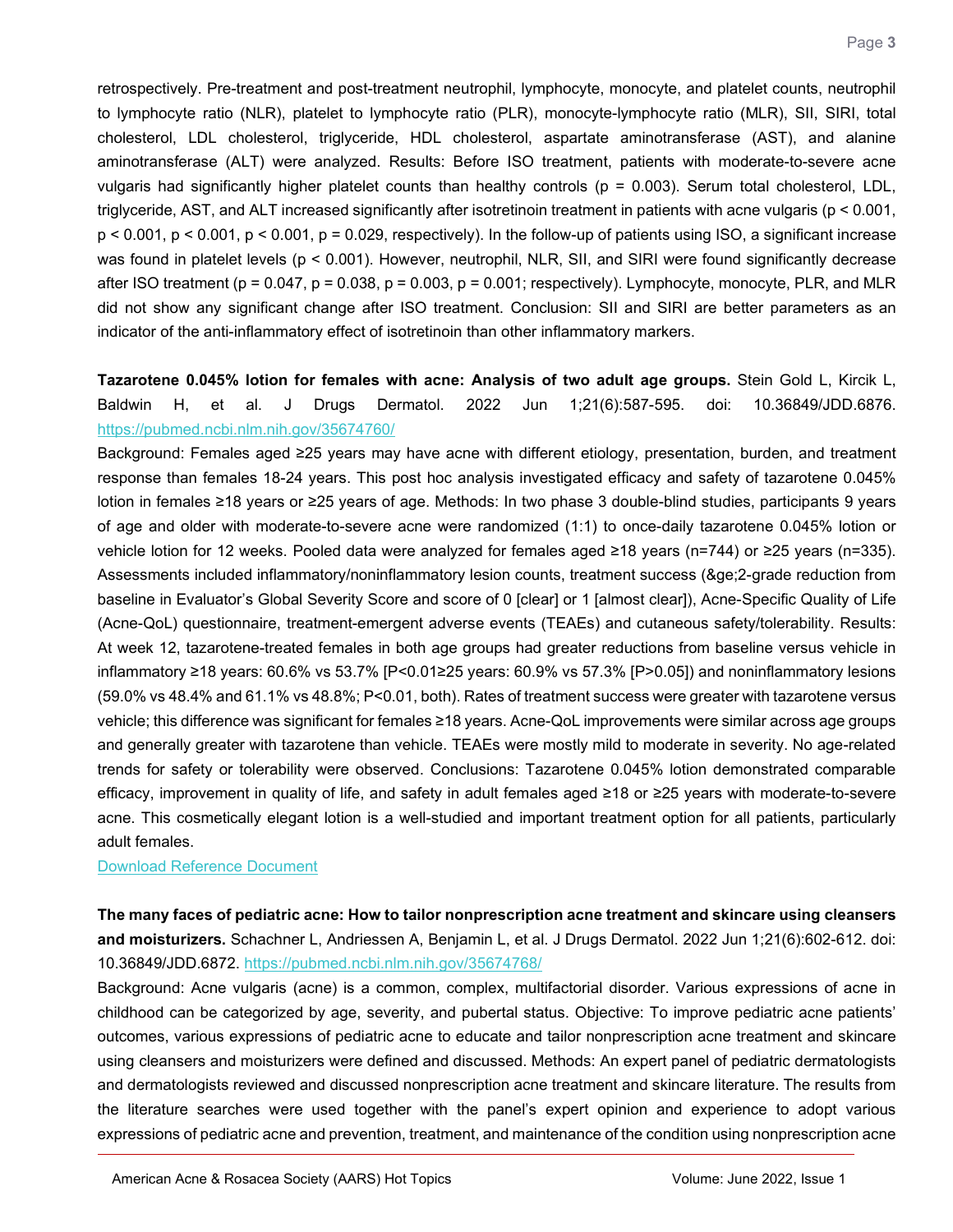treatment and skincare. Results: The panel agreed on sixteen acne patient profiles addressing various age categories of pediatric acne: neonatal acne: birth to ≤8 weeks; infantile acne: 8 weeks to ≤1 year; mid-childhood acne: 1 year to <7 years; preadolescent acne: ≥7 to 12 years; adolescent acne: ≥12 to 19 years or after menarche for girls. Nonprescription acne treatment and skincare products containing lipids such as ceramides play an important role in monotherapy, adjunctive, and maintenance treatment; however, their role in pediatric acne is not well defined and requires more studies. Conclusion: Pediatric acne deserves more attention from healthcare providers treating children regarding differential diagnosis, treatment, and maintenance using nonprescription acne treatment and skincare. [Download Reference Document](https://files.constantcontact.com/c2fa20d1101/13ed0ff3-8fff-48ba-a26f-58d04682e26b.pdf?rdr=true)

<span id="page-3-0"></span>**A novel technique in reducing sebum production and improving atrophic acne scars.** Sirithanabadeekul P, Leetrakulwanna V, Suwanchinda A. J Cosmet Dermatol. 2022 Jun 1. doi: 10.1111/jocd.15137. Online ahead of print. <https://pubmed.ncbi.nlm.nih.gov/35642576/>

Objective: Fractional microneedling radiofrequency (FMR) has gained popularity for the treatment of acne scars, owing to favorable outcomes and short downtimes. This study aimed to investigate FMR use in reducing facial sebum production and treating acne scars. Materials and methods: This single-center, prospective, evaluator-blinded trial compared sebum production after three sessions of FMR (Fractora® 24-pin coated tip) performed one-month apart. Results were evaluated with a sebumeter (Cutometer®, Germany), sebaceous gland histology, and subjects' assessment. Acne scars were graded according to the Echelle d'Evaluation clinique des Cicatrices d'acné scale, Goodman and Baron's qualitative grading system, acne scar volume measurement, and subjects' assessments. Results: Sebumeter results revealed a significantly decreased (P < 0.05) sebum production since the first treatment, sustained throughout the study period. Histological assessment showed decreased density and size of sebaceous glands. The mean acne scar volume decreased significantly, without a significant increase in the mean melanin levels. Conclusion: Fractora® 24-pin coated tip can be used as an alternative for patients with acne scars, who wish to concomitantly reduce their facial oiliness. A significant decrease in facial oiliness and acne scars' volume can be seen after a single treatment session, with up to 15.48% decrease in facial oil production.

<span id="page-3-1"></span>**Advances in topical management of adolescent facial and truncal acne: A phase 3 pooled analysis of safety and efficacy of trifarotene 0.005% cream.** Eichenfield L, Kwong P, Lee S, et al. J Drugs Dermatol. 2022 Jun 1;21(6):582-586. doi: 10.36849/JDD.6778.<https://pubmed.ncbi.nlm.nih.gov/35674762/>

Purpose: Acne vulgaris is very common among adolescents and young adults. It is important for clinicians who provide care to these patients to have a plan of action for assessing and managing acne in daily practice. Methods: Post-hoc analysis of two large-scale phase 3 pivotal trials of trifarotene 0.005% cream, focusing on efficacy, safety, and tolerability in the subgroup of subjects aged 12 to 17, inclusive. Results: Trifarotene was effective and well tolerated on both the face and trunk in patients ages 12-17 with moderate acne. There was a low and acceptable rate of adverse events and tolerability was favorable. Conclusions: Trifarotene monotherapy was associated with good clinical efficacy, safety, and tolerability. Once-daily application offers convenience for patients, and the low concentration of trifarotene makes it well-suited to use on large skin areas such as the trunk.

[Download Reference Document](https://files.constantcontact.com/c2fa20d1101/8f50b0f9-c580-4f97-9d9b-44372709bc4a.pdf?rdr=true)

<span id="page-3-2"></span>**Thermosensitive gel based on cellulose derivative for topical delivery of propolis in acne treatment.** Borghi-Pangoni FB, Bassi da Silva J, Dos Santos RS, et al. Pharm Dev Technol. 2022 May 29;1-12. doi: 10.1080/10837450.2022.2080221. Online ahead of print.<https://pubmed.ncbi.nlm.nih.gov/35587564/> Thermosensitive bioadhesive formulations can display increased retention time, skin permeation, and improve the topical therapy of many drugs. Acne is an inflammatory process triggered by several factors like the proliferation of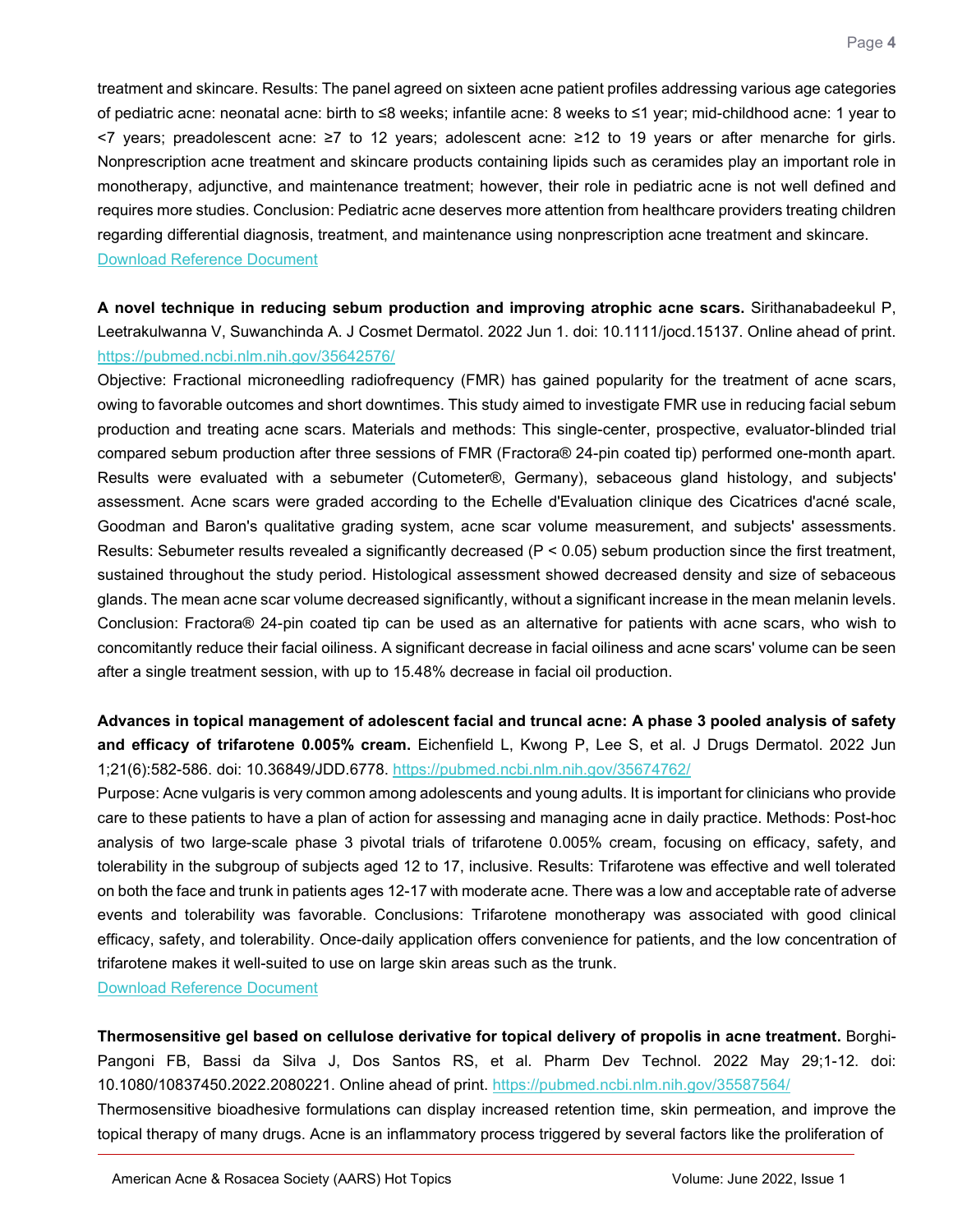the bacteria Propionibacterium acnes. Aiming for a new alternative treatment with a natural source, propolis displays great potential due to its antibiotic, anti-inflammatory, and healing properties. This study describes the development of bioadhesive thermoresponsive platform with cellulose derivatives and poloxamer 407 for propolis skin delivery. Propolis ethanolic extract (PES) was added to the formulations with sodium carboxymethylcellulose (CMC) or hydroxypropyl methylcellulose (HPMC) and poloxamer 407 (Polox). The formulations were characterized as rheology, bioadhesion, and mechanical analysis. The selected formulations were investigated as in vitro propolis release, cytotoxicity, ex vivo skin permeation by Fourier Transform Infrared Photoacoustic Spectroscopy, and the activity against P. acnes. Formulations showed suitable sol-gel transition temperature, shear-thinning behavior, and texture profile. CMC presence decreased the cohesiveness and adhesiveness of formulations. Polox/HPMC/PES system displayed less cytotoxicity, modified propolis release governed by anomalous transport, skin permeation, and activity against P. acnes. These results indicate important advantages in the topical treatment of acne and suggest a potential formulation for clinical evaluation.

<span id="page-4-0"></span>**Skin fractional scar treatment with a new carbon dioxide scanner: Histological and clinical evaluation.** Scarcella G, Pieri L, Fusco I. Photobiomodul Photomed Laser Surg. 2022 May 24. doi: 10.1089/photob.2021.0165. Online ahead of print.<https://pubmed.ncbi.nlm.nih.gov/35612472/>

Background: The mechanism of action of fractional carbon dioxide (CO2) laser in the management of skin scarring is stimulation of collagen and fibroblasts in the dermis, resulting in remodeling and shrinking of the skin. Objective: The purpose of this research is to assess the safety and performance of a new CO2 laser scanner for treatment of acne scars. Methods: The study was carried out on 20 patients of both sexes, with a mean age of  $25.7 \pm 6.7$  years. To assess the performance and safety of this new CO2 scanner, a preclinical histological evaluation was done. A clinical evaluation of acne scars was performed using Goodman and Baron's quantitative global acne scarring grading system (GBQGASGS) and a crusting scale where crusting scores ranged from 1 = none to 4 = severe. Digital photographs were taken to obtain esthetic results. Results: GBQGASGS showed a significant improvement in patients' scars and the treatment was well tolerated, with no lasting side effects. Conclusions: The new scanner seems to be an effective and safe device for skin scarring treatment, speeding up the healing time of scars.

<span id="page-4-1"></span>**Exploring the clinical efficacy of a self-made acne prescription based on high-throughput sequencing.** Wang L, Wu J, Zhang X, et al. J Cosmet Dermatol. 2022 May 23. doi: 10.1111/jocd.15107. Online ahead of print. <https://pubmed.ncbi.nlm.nih.gov/35604179/>

Background: We used high-throughput sequencing on skin microbial flora to assess the effectiveness of an acne prescription to formulate evidence for clinical decision-making. Methods: We randomized 20 outpatients into two groups. The treatment group was given the acne formula orally. The control group took capsules of the Chinese patent medicine Qingre Anchuang. Both groups used a chloramphenicol tincture externally. After 14 days of treatment, we collected their skin samples and extracted the deoxyribonucleic acid for analysis. Results: Forty samples were sequenced in this experiment, and of these, 1865 operational taxonomic units were obtained, belonging to 736 genera and 853 strains of 34 phyla. By alpha and beta diversity analysis, the abundance of microbial species in both the experimental and control groups before treatment was higher than after treatment, indicating the intervention drugs in this experiment had a bacteriostatic effect. Through the analysis of variance, we found that Subdoligranulum, Bifidobacterium, Bacteroides, and Akkermansia displayed large changes during the treatment. According to the linear discriminant analysis effect size, we discovered the bacteria groups with the greatest changes in the control group after treatment were Firmicutes, Clostridia, Proteobacteria, and Gammaproteobacteria. The flora of the experimental group before and after treatment were Corynebacteriaceae, Corynebacteriales, Cutibacterium, Propionibacteriales, Propionibacteriaceae, and Actinobacteria. Conclusion: The acne prescription had a reliable intervention effect on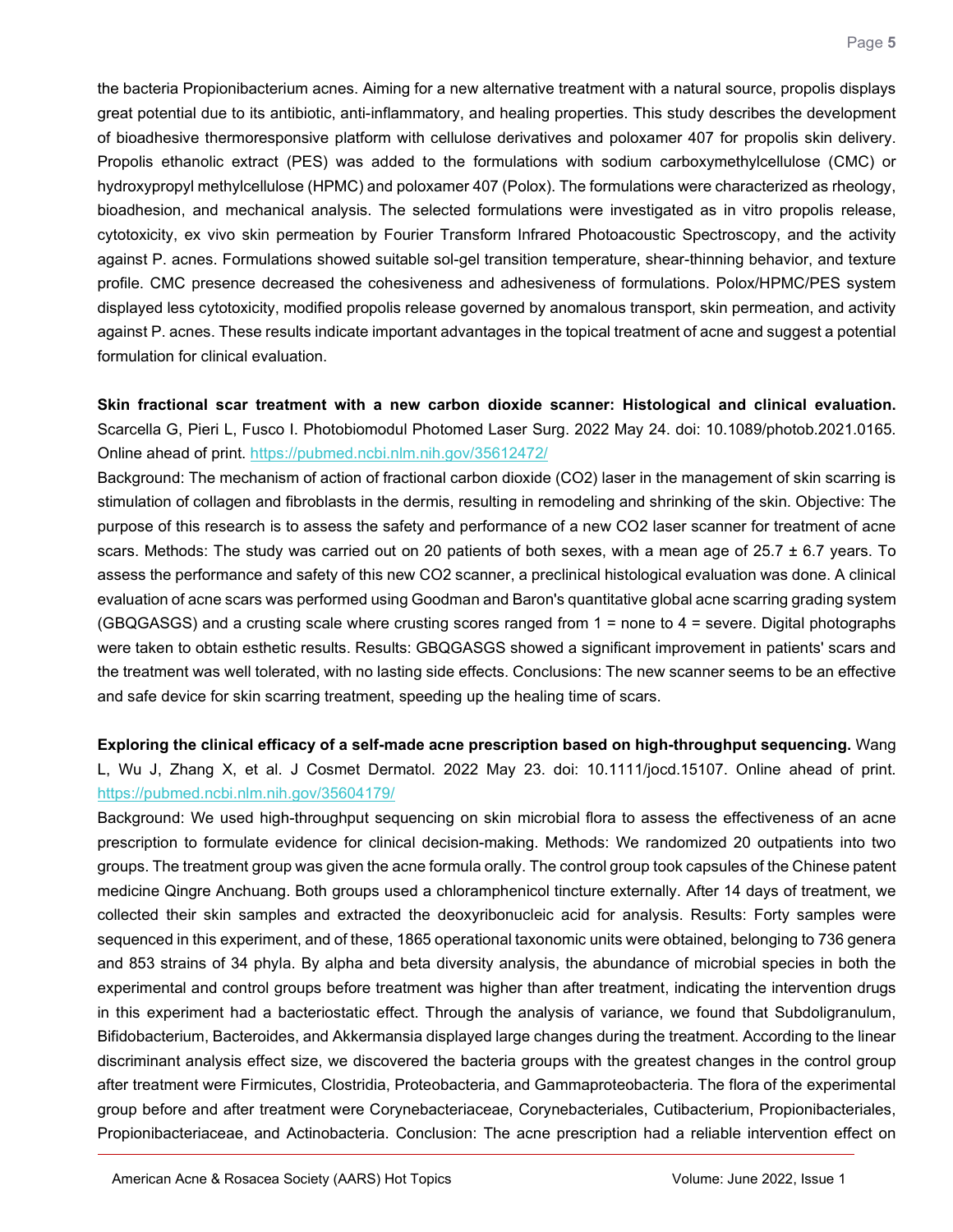some epidermal microbial flora of patients with acne vulgaris and could inhibit the growth of acne-related microbial flora, such as Propionibacterium.

<span id="page-5-0"></span>**Holistic health record for hidradenitis suppurativa patients.** Tricarico PM, Moltrasio C, Gradišek A, et al. Sci Rep. 2022 May 19;12(1):8415. doi: 10.1038/s41598-022-11910-5.<https://pubmed.ncbi.nlm.nih.gov/35589750/>

Hidradenitis suppurativa (HS) is a recurrent inflammatory skin disease with a complex etiopathogenesis whose treatment poses a challenge in the clinical practice. Here, we present a novel integrated pipeline produced by the European consortium BATMAN (Biomolecular Analysis for Tailored Medicine in Acne iNversa) aimed at investigating the molecular pathways involved in HS by developing new diagnosis algorithms and building cellular models to pave the way for personalized treatments. The objectives of our European Consortium are the following: (1) identify genetic variants and alterations in biological pathways associated with HS susceptibility, severity and response to treatment; (2) design in vitro two-dimensional epithelial cell and tri-dimensional skin models to unravel the HS molecular mechanisms; and (3) produce holistic health records HHR to complement medical observations by developing a smartphone application to monitor patients remotely. Dermatologists, geneticists, immunologists, molecular cell biologists, and computer science experts constitute the BATMAN consortium. Using a highly integrated approach, the BATMAN international team will identify novel biomarkers for HS diagnosis and generate new biological and technological tools to be used by the clinical community to assess HS severity, choose the most suitable therapy and follow the outcome.

[Download Reference Document](https://files.constantcontact.com/c2fa20d1101/623697bb-57ac-432a-b94d-71159067c5ce.pdf?rdr=true)

<span id="page-5-1"></span>**A new topical candidate in acne treatment: Characterization of the meclozine hydrochloride as an antiinflammatory compound from in vitro to a preliminary clinical study.** Grange PA, Ollagnier G, Beauvais Remigereau L, et al. Biomedicines. 2022 Apr 19;10(5):931. doi: 10.3390/biomedicines10050931. <https://pubmed.ncbi.nlm.nih.gov/35625668/>

Acne is a chronic inflammatory multifactorial disease involving the anaerobic bacterium Cutibacterium acnes (C. acnes). Current acne treatments are associated with adverse effects, limiting treatment compliance and use. We showed that meclozine, an anti-histaminic H1 compound, has anti-inflammatory properties. In Vitro, meclozine reduced the production of CXCL8/IL-8 and IL-1β mRNA and protein by C. acnes-stimulated human keratinocytes and monocytes. No cell toxicity was observed at the IC50. Meclozine prevented the phosphorylation of ERK and JNK. In Vivo, 1% meclozine gel significantly decreased C. acnes-mouse ear induced inflammation by 26.7% (p = 0.021). Ex vivo experiments on human skin explants showed that meclozine decreased the production of GM-CSF, IL-1β and TNF-α at transcriptional and translational levels. In a randomized, double-blind, placebo-controlled proof-of-concept clinical trial on 60 volunteers, 2% meclozine pharmaceutical gel decreased by 20.1% (p < 0.001) the ASI score in the treated group after 12 weeks of treatment. No adverse event was reported. Together, these results indicate that meclozine is a potent topical anti-inflammatory compound of potential value for acne treatment.

Download [Reference Document](https://files.constantcontact.com/c2fa20d1101/10777bfd-8358-4596-80c9-525462d2c23f.pdf?rdr=true)

### **Clinical Reviews**

<span id="page-5-2"></span>**Oral vitamin A for acne management: A possible substitute for isotretinoin.** Cook M, Perche P, Feldman S. J Drugs Dermatol. 2022 Jun 1;21(6):683-686. doi: 10.36849/JDD.6781.<https://pubmed.ncbi.nlm.nih.gov/35674761/> Background: Recent changes to the iPLEDGE platform left providers without the ability to prescribe isotretinoin to their patients. A potential substitute for isotretinoin could be beneficial when the drug is unavailable. Prior to the FDA approval of isotretinoin, a vitamin A derivative, vitamin A was studied for its use in acne management. Objective: To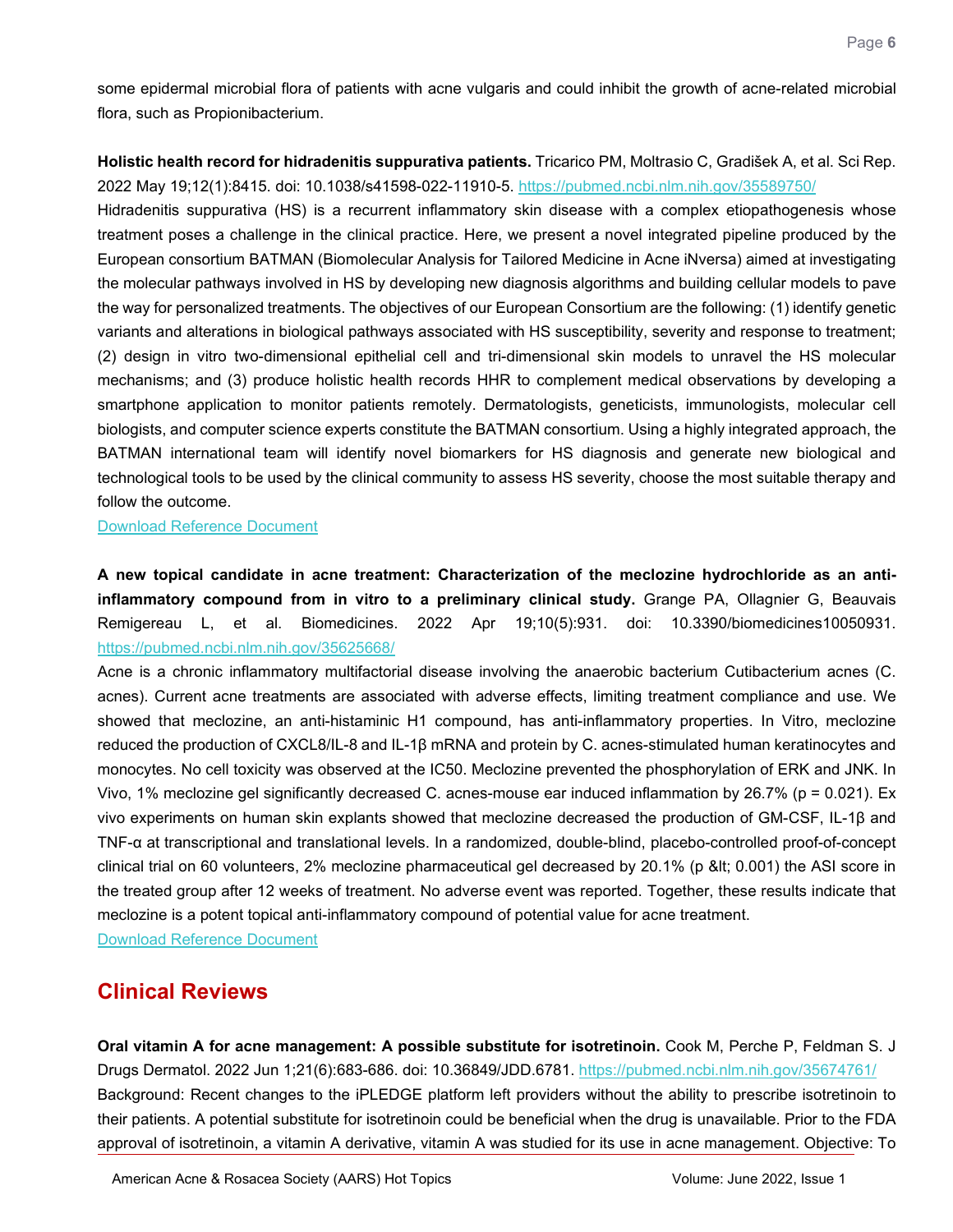review the potential of vitamin A to serve as a substitute for isotretinoin when the latter drug is inaccessible. Methods: We conducted a review of published literature from 1931 to 2021, regarding the use of vitamin A in acne treatment, using PubMed and Google Scholar databases. Nine studies were selected after reviewing articles for relevancy to our topic. Results: Eight out of the 9 studies noted improvement in patients' acne with vitamin A use. Ranges of doses used were 36,000 I/U daily to 500,000 I/U daily, with 100,000 I/U daily being the most common. Side effects were mainly mucocutaneous in nature. Limitations: Many of the trials included in our review were published over 50 years prior and lack standardized components of clinical trials today. Conclusion: Oral vitamin A could potentially serve as a substitute for isotretinoin in acne management for select patients. However, due to its teratogenicity, potential for toxicity, and long half-life, strict monitoring under the care of a medical provider is prudent. Since vitamin A is available without a prescription, strict monitoring cannot be assured, and especially careful patient selection and education would be essential.

[Download Reference Document](https://files.constantcontact.com/c2fa20d1101/d0a25fbf-6e33-4277-bad9-f609937d1e8e.pdf?rdr=true)

<span id="page-6-0"></span>**Improving rosacea outcomes in skin of color patients: A review on the nuances in the treatment and the use of cleansers and moisturizers.** Alexis A, Woolery-Lloyd H, Andriessen A, et al. J Drugs Dermatol. 2022 Jun 1;21(6):574-580. doi: 10.36849/JDD.6838.<https://pubmed.ncbi.nlm.nih.gov/35674765/>

Background: While rosacea is a common inflammatory condition that affects diverse populations, published data in skin of color (SOC) are limited. This review explored nuances in clinical presentation and treatment considerations in SOC patients with rosacea and the role of cleansers and moisturizers in the management of rosacea in these populations. Methods: A panel reviewed and discussed aspects of rosacea in SOC and possible implications for treatment and maintenance. The outcome of these discussions, coupled with the panel's expert opinion and experience was used to define draft statements. After group discussions and an online review process, the panel agreed on the inclusion and wording of five statements. Results: Studies and anecdotal clinical experience suggest that rosacea is more common in SOC populations than previously reported. The clinical presentation of rosacea across diverse skin types includes the spectrum of clinical subtypes observed in other populations; however, clinical features may be less conspicuous in individuals with higher skin phototypes and the index of suspicion may be lower in SOC populations. To avoid underdiagnosis, dermatologists should consider rosacea in the differential diagnosis of any patient presenting with a history of skin sensitivity, central facial erythema, papules, and pustules. The compromised barrier in rosacea contributes to skin sensitivity. Studies including Chinese rosacea patients showed that using a moisturizer and sunscreen negatively correlated with rosacea development. Conclusions: The use of skincare could improve rosacea symptomatology. These products are recommended before and during prescription therapy and as part of a maintenance regimen as adjuncts.

[Download Reference Document](https://files.constantcontact.com/c2fa20d1101/f9908efb-d08c-4fcc-a0ce-2e4a4a5b916a.pdf?rdr=true)

<span id="page-6-1"></span>**Never give up! Continued progress in development of topical therapies for acne is a good thing.** Del Rosso J. J Drugs Dermatol. 2022 Jun 1;21(6):571-572. doi: 10.36849/JDD.6834.<https://pubmed.ncbi.nlm.nih.gov/35674766/> In July 2022, I will reach the milestone of practicing dermatology for 36 years, with 30 years of experience also devoted to clinical research. My background in pharmacy before attending medical school set the stage for my strong interest in therapeutics with regular participation in educational initiatives at many meetings and in multiple peer-reviewed publications addressing several therapeutic areas. Ultimately, my primary interest is to translate important advances in our understanding of common chronic skin diseases and/or their management to dermatology clinicians who practice day-to-day in the trenches.

[Download Reference Document](https://files.constantcontact.com/c2fa20d1101/ddd2c187-1093-46e5-b869-700065476041.pdf?rdr=true)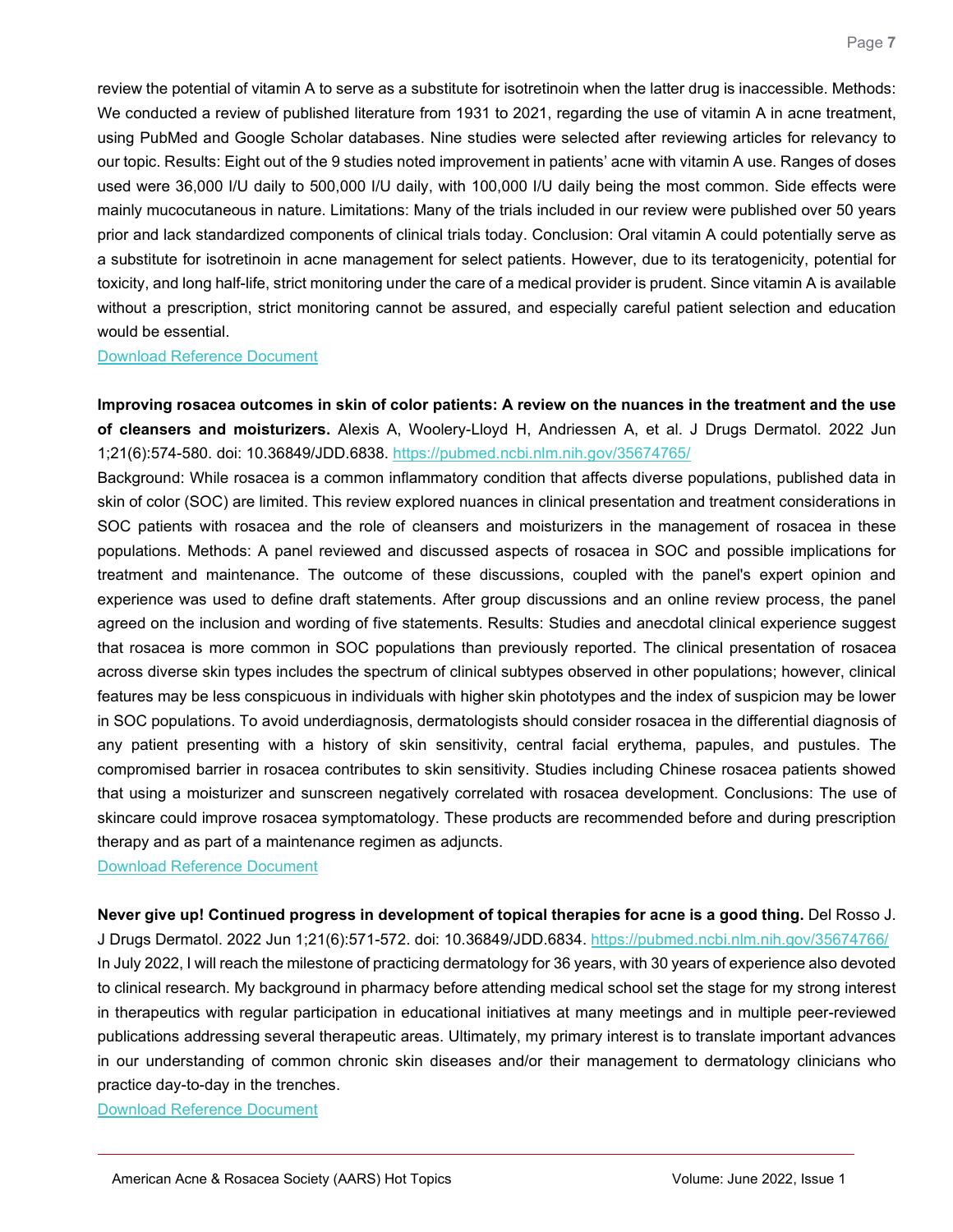<span id="page-7-0"></span>**Hormonal therapies in the management of acne vulgaris.** Dash G, Patil A, Kroumpouzos G, et al. J Drugs Dermatol. 2022 Jun 1;21(6):618-623. doi: 10.36849/JDD.6494.<https://pubmed.ncbi.nlm.nih.gov/35674767/>

Acne vulgaris is a multifactorial chronic disorder of the pilosebaceous unit. Established treatments include topical retinoids, antibiotics in mild cases, and oral antibiotics and isotretinoin in moderate to severe cases. Anti-androgens and other hormonal therapies constitute another group of drugs in the armamentarium of acne management. These can be used in patients who do not respond to the aforementioned treatments or when other systemic drugs cannot be tolerated. Recent approval of topical androgen receptor blocker is an additional armamentarium for the management of acne. Considering limited systemic exposure and good efficacy, it has potential for wide usage in patients with acne. In this article, we critically review currently available hormonal treatment options based on published literature search of an electronic database (MEDLINE/PubMed) performed through June 2021.

[Download Reference Document](https://files.constantcontact.com/c2fa20d1101/d503bab1-069d-4721-8043-a7da8843f003.pdf?rdr=true)

<span id="page-7-1"></span>**A mini-review on solid lipid nanoparticles and nanostructured lipid carriers: Topical delivery of phytochemicals for the treatment of acne vulgaris.** Chutoprapat R, Kopongpanich P, Chan LW. Molecules. 2022 May 27;27(11):3460. doi: 10.3390/molecules27113460.<https://pubmed.ncbi.nlm.nih.gov/35684396/>

Acne vulgaris (acne) is one of the most common dermatological problems affecting adolescents and young adults. Although acne may not lead to serious medical complications, its psychosocial effects are tremendous and scientifically proven. The first-line treatment for acne is topical medications composed of synthetic compounds, which usually cause skin irritation, dryness and itch. Therefore, naturally occurring constituents from plants (phytochemicals), which are generally regarded as safe, have received much attention as an alternative source of treatment. However, the degradation of phytochemicals under high temperature, light and oxygen, and their poor penetration across the skin barrier limit their application in dermatology. Encapsulation in lipid nanoparticles is one of the strategies commonly used to deliver drugs and phytochemicals because it allows appropriate concentrations of these substances to be delivered to the site of action with minimal side effects. Solid lipid nanoparticles (SLNs) and nanostructured lipid carriers (NLCs) are promising delivery systems developed from the combination of lipid and emulsifier. They have numerous advantages that include biocompatibility and biodegradability of lipid materials, enhancement of drug solubility and stability, ease of modulation of drug release, ease of scale-up, feasibility of incorporation of both hydrophilic and lipophilic drugs and occlusive moisturization, which make them very attractive carriers for delivery of bioactive compounds for treating skin ailments such as acne. In this review, the concepts of SLNs and NLCs, methods of preparation, characterization, and their application in the encapsulation of anti-acne phytochemicals will be discussed.

[Download Reference Document](https://files.constantcontact.com/c2fa20d1101/dd90e83e-b281-49f1-81ce-30b409d835d5.pdf?rdr=true)

<span id="page-7-2"></span>**Insights of lipid vesicular and particulate carrier mediated approach for acne management**. Dudhat S, Singh P, Pimple P. Curr Drug Deliv. 2022 May 24. doi: 10.2174/1567201819666220524154448. Online ahead of print. <https://pubmed.ncbi.nlm.nih.gov/35611775/>

Acne vulgaris is a universal multifactorial human skin condition of the pilosebaceous units. Although acne majorly prevails in teenagers, it is neither restricted to age group nor gender. Multifarious causative factors like Propionibacterium acnes, dysregulated sebum secretion, and androgens play an integral role in manifestation of acne. Though abundant new chemical entities convenient for acne therapy but none can treat this condition without compromising patient compliance. Furthermore, accessible treatment prevents the ailment and alleviate the sign and symptoms with no absolute cure. So presently, despite the variety of topical formulations, the current market demands an ideal remedy to fulfil unmet need of acne management. Extensive research has proved an upper hand of novel carrier systems over conventional formulations by substantially improving efficacy and eliminating unpleasant side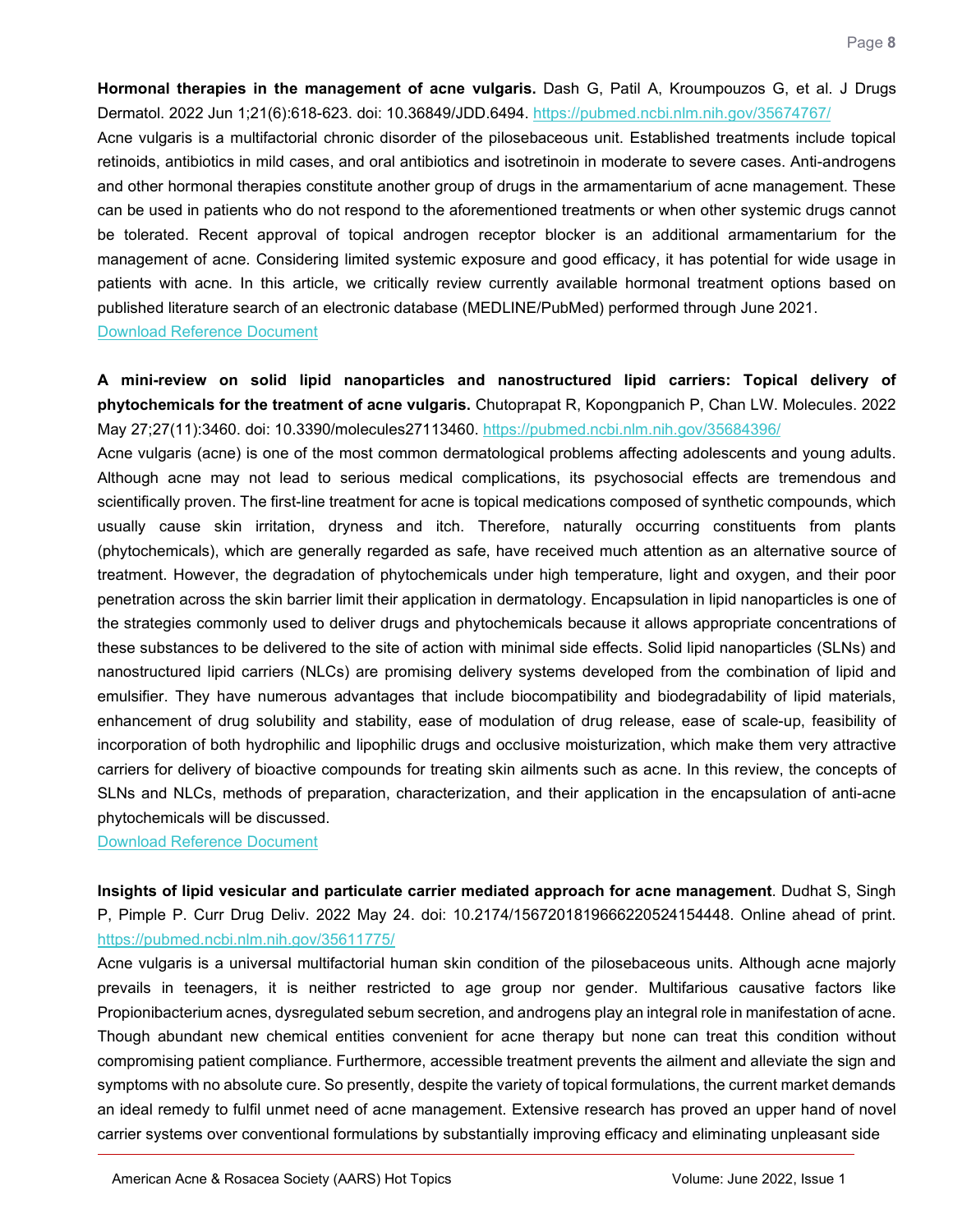effects. Lipid based vesicular and particulate systems are promising prospects due to their closeness to the intrinsic structure of the skin which offer delivery of the actives in a more desirable approach. This review underlines the practicability and superiority of liposomes, niosomes, transfersomes, ethosomes, cubosomes, solid lipid nanoparticles, and nanostructured lipid carriers over conventional therapies for acne. The review also highlights acne product market survey and available conventional as well as novel formulations portraying their scope in the market. In a nutshell, lipid based vesicular and particulate systems prevail as a propitious modality for treating acne vulgaris as they conduce better penetrability, localized action, and reduce adverse effects. These systems have the ability of opening a window of opportunities for effective acne alleviation.

<span id="page-8-0"></span>**New treatments and new assessment instruments for hidradenitis suppurativa.** van Straalen KR, Ingram JR, Augustin M, Zouboulis CC. Exp Dermatol. 2022 May 18. doi: 10.1111/exd.14609. Online ahead of print. <https://pubmed.ncbi.nlm.nih.gov/35582833/>

Research interest in Hidradenitis Suppurativa (HS) has grown exponentially over the past decades. Several groups have worked to develop novel scores that address the drawbacks of existing investigator assessed and patient reported outcome measures currently used in HS trials, clinical practice and research. In clinical trial settings, the drawbacks of the HiSCR have become apparent; mainly it's lack of a dynamic measurement of draining tunnels. The newly developed (dichotomous) IHS4 and HASI-R are backed up by adequate validation data and are good contenders to become the new primary outcome measure in HS clinical trials. Patient reported outcomes, as well as physician reported measures, are being developed by the HIdradenitis SuppuraTiva cORe outcomes set International Collaboration (HISTORIC). For example, the Hidradenitis Suppurativa Quality of Life (HiSQOL) score is a validated measure of HS-specific quality of life and is already being used in many HS trials. Magnitude of pain measurement via a 0-10 numerical rating scale is well-established, however consensus is still required to ensure consistent administration and interpretation of the instrument. A longitudinal measurement over multiple days rather than at one time point, such as for example the Pain Index could provide increased reliability and reduced recall bias. Ultimately, these newly developed scores and tools can be included in a standardized registry to be used in routine clinical practice.

[Download Reference Document](https://files.constantcontact.com/c2fa20d1101/6640f7b0-d6ba-4b44-99f2-9bf264c6ffae.pdf?rdr=true)

<span id="page-8-1"></span>**Methods for the improvement of acne scars used in dermatology and cosmetology: A review.** Chilicka K, Rusztowicz M, Szyguła R, Nowicka D. J Clin Med. 2022 May 12;11(10):2744. doi: 10.3390/jcm11102744. <https://pubmed.ncbi.nlm.nih.gov/35628870/>

Acne vulgaris is a chronic skin disease that, depending on its course, is characterized by the occurrence of various skin eruptions such as open and closed comedones, pustules, papules, and cysts. Incorrectly selected treatment or the presence of severe acne vulgaris can lead to the formation of atrophic scars. In this review, we summarize current knowledge on acne scars and methods for their improvement. There are three types of atrophic scars: icepick, rolling, and boxcar. They are of different depths and widths and have different cross-sections. Scars can combine to form clusters. If acne scars are located on the face, they can reduce the patient's quality of life, leading to isolation and depression. There are multiple effective modalities to treat acne scars. Ablative lasers, radiofrequency, microneedling, and pilings with trichloroacetic acid have very good treatment results. Contemporary dermatology and cosmetology use treatments that cause minimal side effects, so the patient can return to daily functioning shortly after treatment. Proper dermatological treatment and skincare, as well as the rapid implementation of cosmetological treatments, will certainly achieve satisfactory results in reducing atrophic scars.

[Download Reference Document](https://files.constantcontact.com/c2fa20d1101/2cf1daea-433c-46b4-a027-4bdd3559238a.pdf?rdr=true)